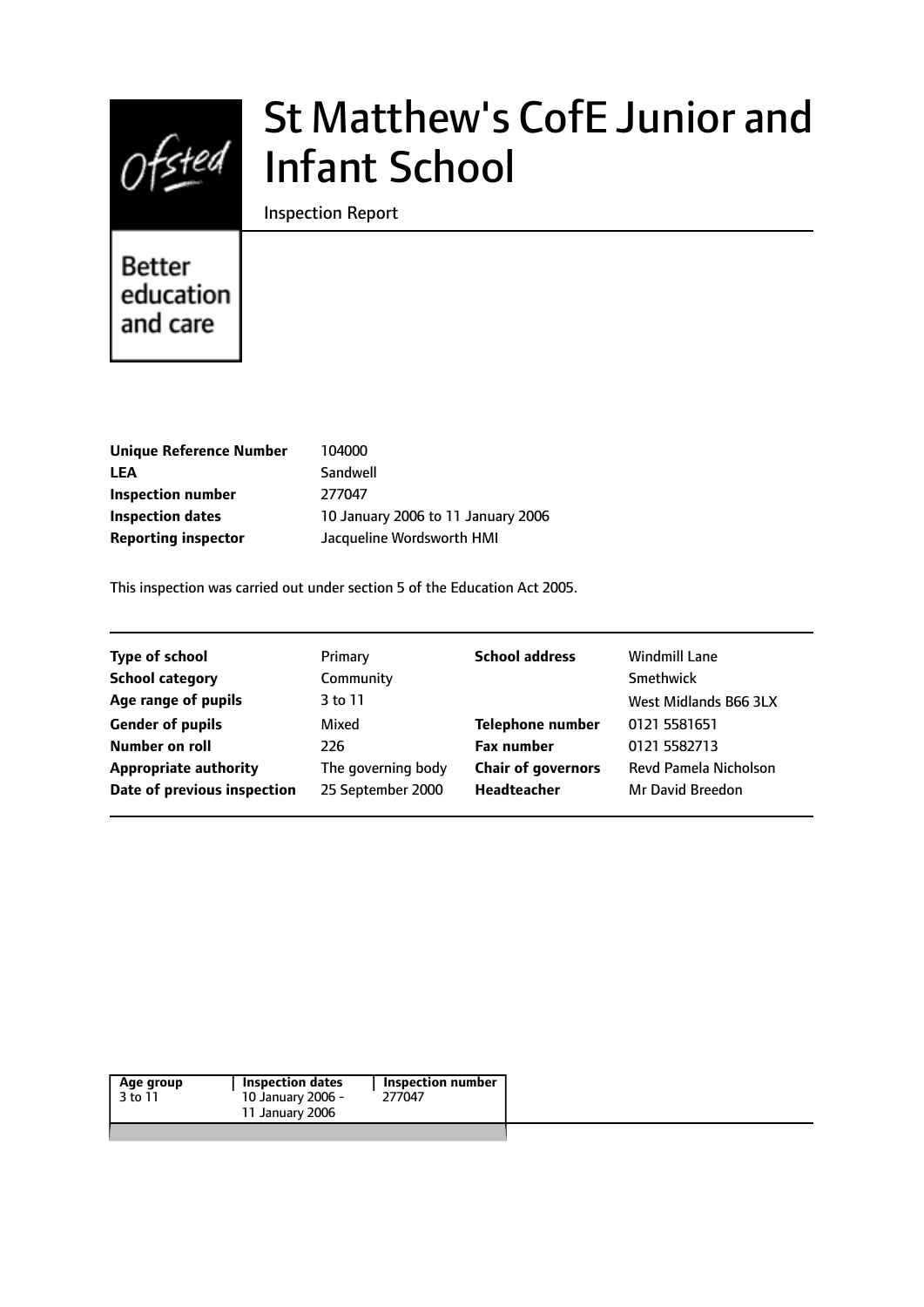© Crown copyright 2006

#### Website: www.ofsted.gov.uk

This document may be reproduced in whole or in part for non-commercial educational purposes, provided that the information quoted is reproduced without adaptation and the source and date of publication are stated.

Further copies of this report are obtainable from the school. Under the Education Act 2005, the school must provide a copy of this report free of charge to certain categories of people. A charge not exceeding the full cost of reproduction may be made for any other copies supplied.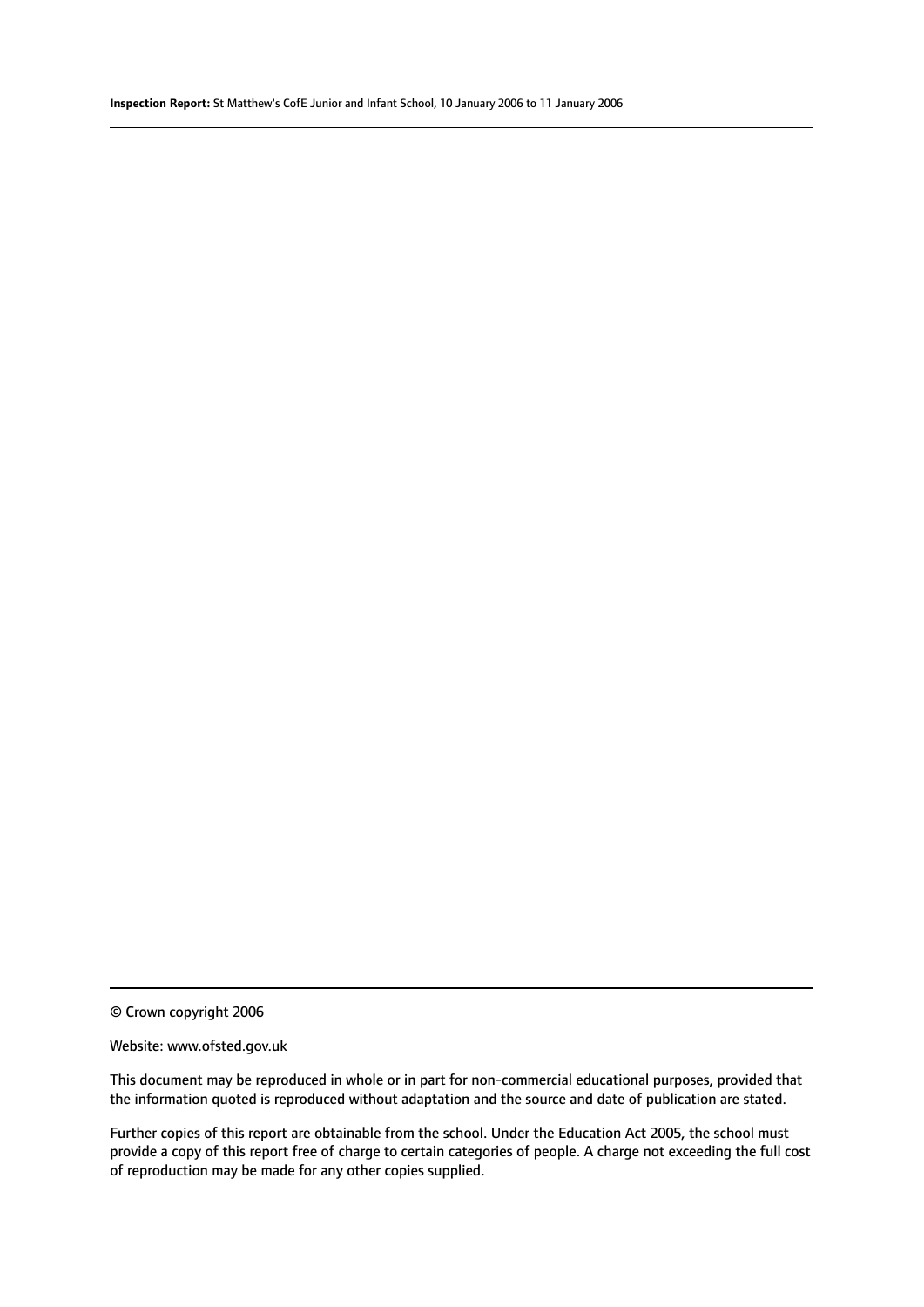# **Introduction**

The inspection was carried out by one of Her Majesty's Inspectors and one Additional Inspector.

# **Description of the school**

St Matthew's Church of England Junior and Infant school is an average-sized primary school in Smethwick. Its pupils come from very diverse social, economic and ethnic backgrounds. Just over half of the pupils are eligible for free school meals and 51 pupils have English as an additional language, 21 of whom are currently at the early stages of learning English. In addition, 38% of pupils are identified as having learning difficulties and disabilities.

# **Key for inspection grades**

| Grade 1 | Outstanding  |
|---------|--------------|
| Grade 2 | Good         |
| Grade 3 | Satisfactory |
| Grade 4 | Inadequate   |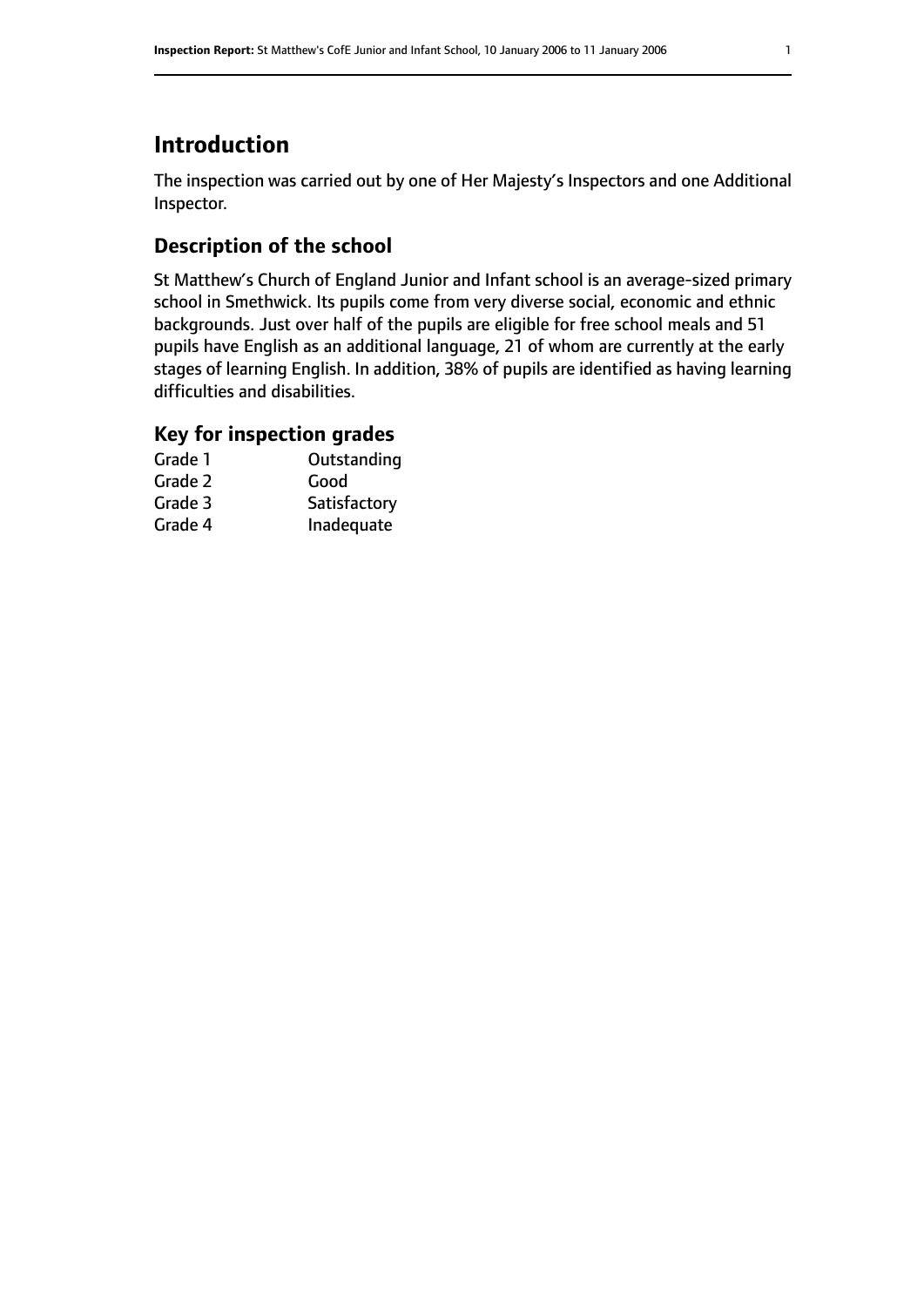# **Overall effectiveness of the school**

#### **Grade: 3**

Inspection evidence supports the school's view that it provides a satisfactory and improving standard of education. Standards are well below average; nonetheless, all pupils, make at least satisfactory progress. When the children join the nursery they have exceptionally low attainment, especially in their language skills. The teaching enables children, including those who are at an early stage of learning English, to make a sound start. However, the school does not make sure that all staff in the rest of the school are fully aware of how to meet the specific linguistic needs of pupils for whom English is an additional language. The pupils make slow but steady progress at Key Stage 1 but their writing development lags behind their reading and mathematics. Overall progress quickens in Years 3 to 6 where the pupils make good gains because the quality of teaching is stronger than at Key Stage 1. The pupils' good attitudes and positive social skills, including a keen awareness of others, stand them in good stead for their future economic well-being, even though their literacy and numeracy skills are not so well developed. The effective leadership of the headteacher is the key to the school's improving performance. Based upon a clear understanding of the school and where it needs to go next, the headteacher is taking steps to strengthen the roles and responsibilities of the middle managers, which are at present underdeveloped. The school has responded well to most of the key issues from its previous inspection report. It is well placed to make further improvement and provides satisfactory value for money.

#### **What the school should do to improve further**

• raise standards by ensuring that all pupils receive more teaching of good quality so that they can make better progress in English, particularly in writing • ensure that the specific linguistic needs of all pupils who have English as an additional language are met by providing relevant training for all staff  $\cdot$  improve the skills of the middle managers in the monitoring of teaching and learning and assessing the effectiveness of their actions on raising standards.

# **Achievement and standards**

#### **Grade: 3**

The children in the Foundation Stage make satisfactory progress from their exceptionally low starting point but the standards they reach at the end of the Reception year are still below what is expected for their age. All pupils including those from minority ethnic groups and those who speak English as an additional language, make satisfactory progress from Year 1 to Year 6. However, there is a dip in performance at Key Stage 1 where standards have been exceptionally low for the last three years; this is due in some part to the pupils' slow progress in developing language skills. In 2005, the results achieved by pupils in Year 2 showed some improvement in reading, but standards were well below average in mathematics and exceptionally low in writing. The pupils do not achieve as well as they could in writing because there are insufficient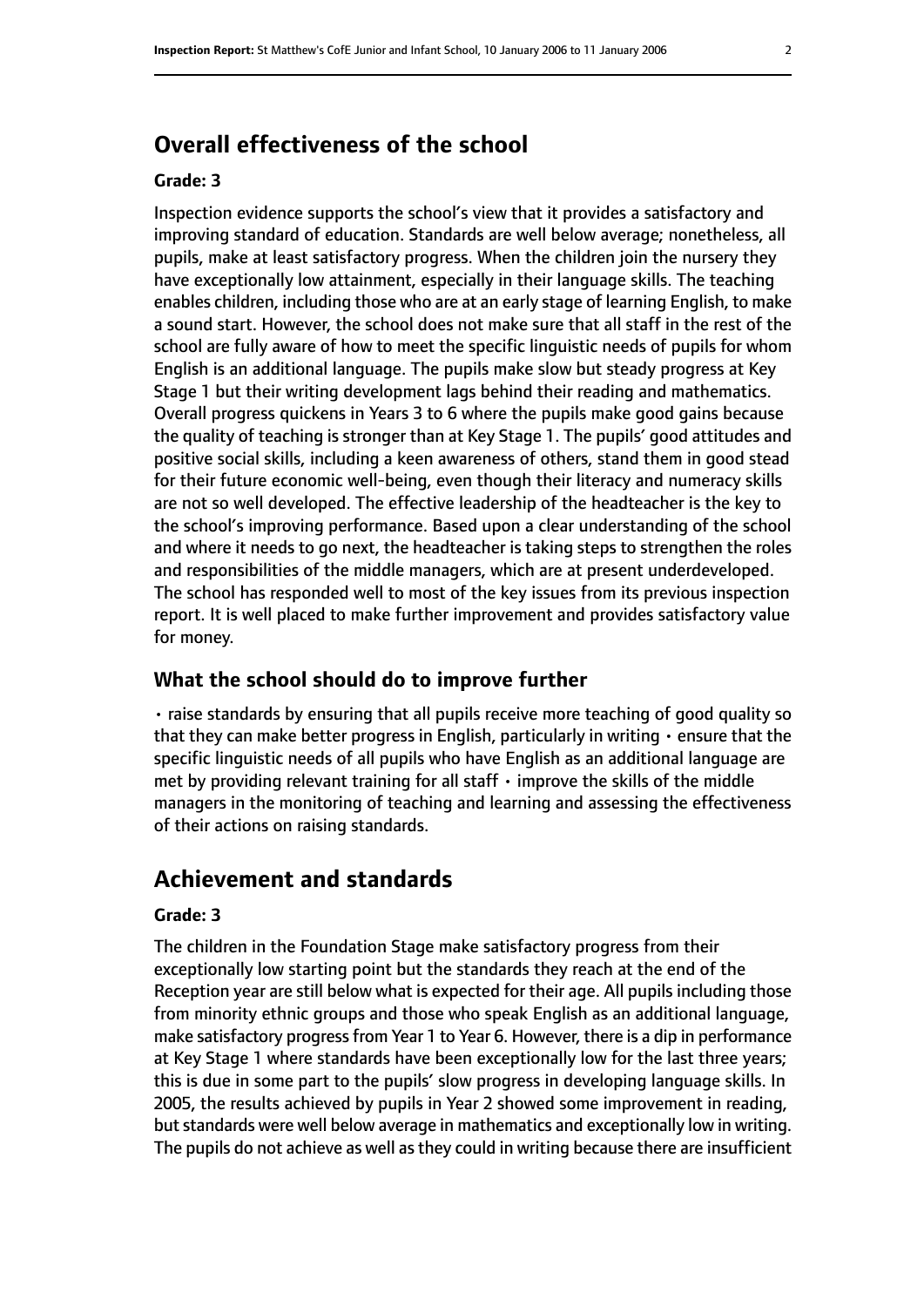opportunities for them to write at length. The pupils in Year 3 to Year 6 make stronger progress, especially in mathematics, where pupils make good gains and generally meet challenging targets. Nevertheless, the pupils are still not reaching standards high enough for future access to a broad range of education and later employment opportunities.

# **Personal development and well-being**

#### **Grade: 2**

The school successfully promotes the pupils' personal development and wellbeing. Most pupils attend well. Absence rates fall slightly below the national average but they have improved considerably since the last inspection as a result of effective monitoring procedures introduced by the school. The pupils' moral development is good and is reflected in their good behaviour around the school; even the youngest children know right from wrong. The pupils' attitudes to work and each other are good and are seen in their enthusiasm in the classrooms and their well-sustained collaborative learning. All children have a good knowledge of the types of food which are good for them and those which are not; one pupil in the Foundation Stage said that he liked eating carrots because he would grow big and strong. The pupils' views are appropriately sought by the school on a range of issues. They do not hesitate in expressing these; during the inspection a small group of pupils expressed their dissatisfaction with facilities that are available to them in the playground to occupy them at lunchtimes. Appropriate actions are taken so the pupils know what they need to do to stay safe.

# **Quality of provision**

## **Teaching and learning**

#### **Grade: 3**

Overall, the quality of teaching is satisfactory, with some good features seen during the inspection, especially in Key Stage 2. Teaching has been less effective in Key Stage 1. Here the teaching does not build well enough on what the pupils already know and does not always take sufficient account of individual learning needs. As a result the pace of learning is often slow, especially in English, where children are not given enough challenging work to promote rapid gains. Where the teaching is good, teachers have a detailed knowledge of what the pupils already know. The higher-attaining pupils and those with additional needs are supported well and given appropriate levels of challenge. The teachers assess the pupils' work carefully and regularly, so that they are well placed to plan effectively for pupils of all abilities by knowing what they need to learn next. However, the support for pupils speaking English as an additional language has weaknesses because the teachers do not make the best use of information about these pupils' specific needs. Learning is enhanced by a good level of resources for information and communication technology (ICT). Teaching in this subject is a significant strength, although in some lessons the use of ICT is superfluous and does not enhance pupils' learning. Marking of children's work is accurate and regular and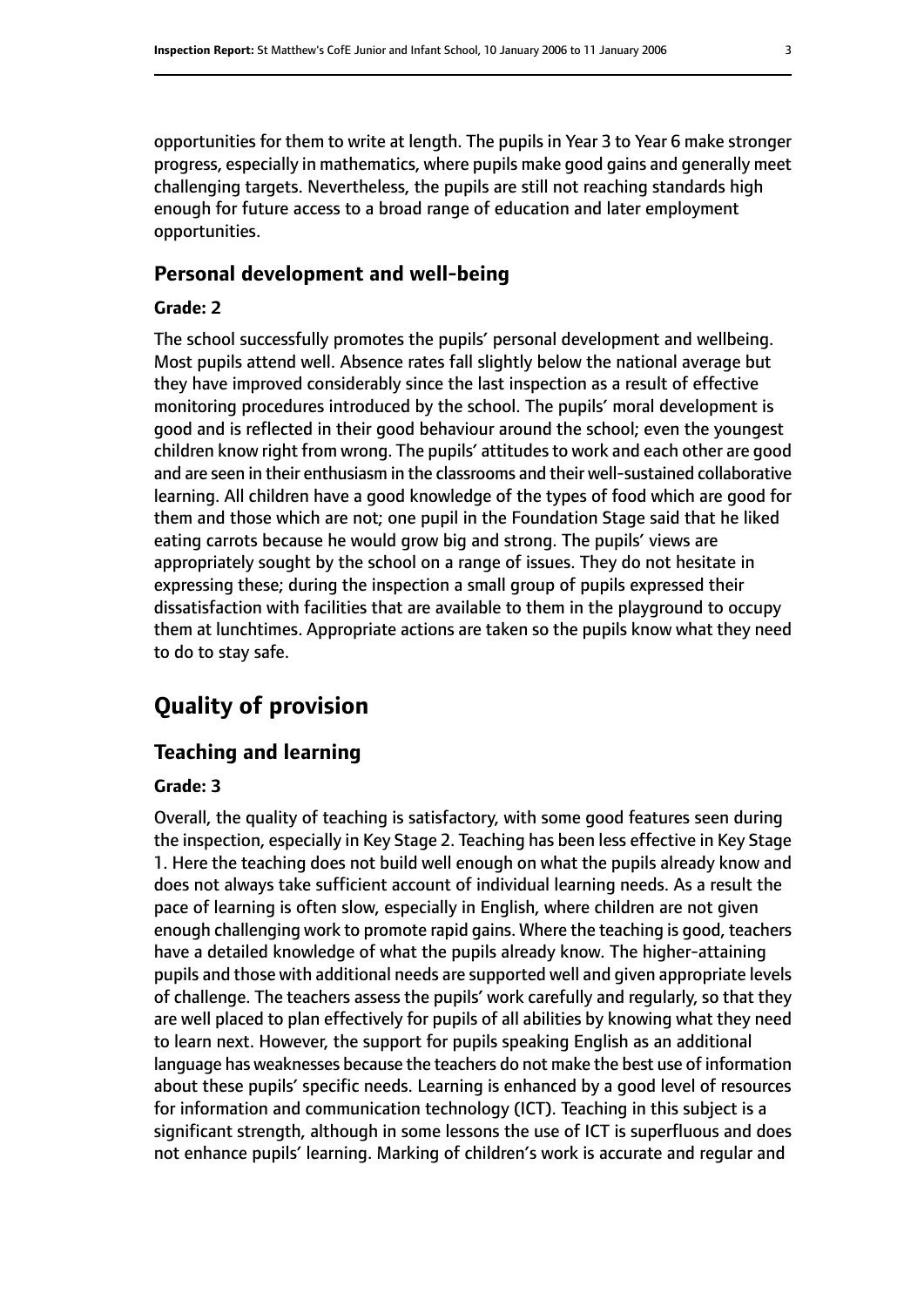is focused on their individual targets, and provides them with information on how they can improve their work. Teaching assistants make a valuable contribution to the pupils' learning because they are well informed and usefully employed.

# **Curriculum and other activities**

# **Grade: 3**

The curriculum is satisfactory overall, with some good elements to enrich pupils' experiences, including residential visits. An exciting mathematics garden further enhances the provision. This is a stimulating area in which pupils can engage in a wide range of mathematical activities. As a result of effective support programmes for pupils in Years 5 and 6, standards in mathematics have risen recently and are now much closer to the national expectations. The ICT curriculum has improved and is a developing strength. However, more could be done to support learning across the curriculum. For example, in science pupils are not given data-logging experience using ICT and they have no opportunity to use sensoring devices to detect temperature changes when carrying out experiments.

# **Care, guidance and support**

## **Grade: 2**

Throughout the school, pupils are well cared for and regularly reminded about the importance of adopting healthy lifestyles and staying safe. As a result, their self-esteem is high and they feel safe and have confidence in their teachers. Procedures for child protection are robust and the school takes health and safety issues seriously. Most parents are confident that their children are cared for well. Pupils express a similar view. Good behaviour management systems result in good relationships throughout the school. A system of targets in English and mathematics provides pupils with an appropriate focus on what to do to improve their work.

# **Leadership and management**

# **Grade: 3**

Leadership and management are satisfactory overall, although the headteacher, ably supported by his deputy, provides good leadership and gives a very clear direction for the staff to follow. He has an accurate picture of the school's strengths and weaknesses which is based partly on canvassing the views of staff, pupils and parents and is underpinned by a strong programme of monitoring and evaluation. Senior managers regularly observe their colleagues and give feedback on the quality of teaching. ICT is used effectively in a number of aspects of management, such as planning, assessment and communication between staff. Assessment procedures are satisfactory overall, with effective systems in place to track pupils' progress. However, this information is not used explicitly enough in the teaching and learning evident in the classrooms, especially in the assessment information for pupils who speak English as an additional language. The school improvement plan demonstrates the school is taking appropriate actions to remove the cause of its weaknesses. The impact has been shown in the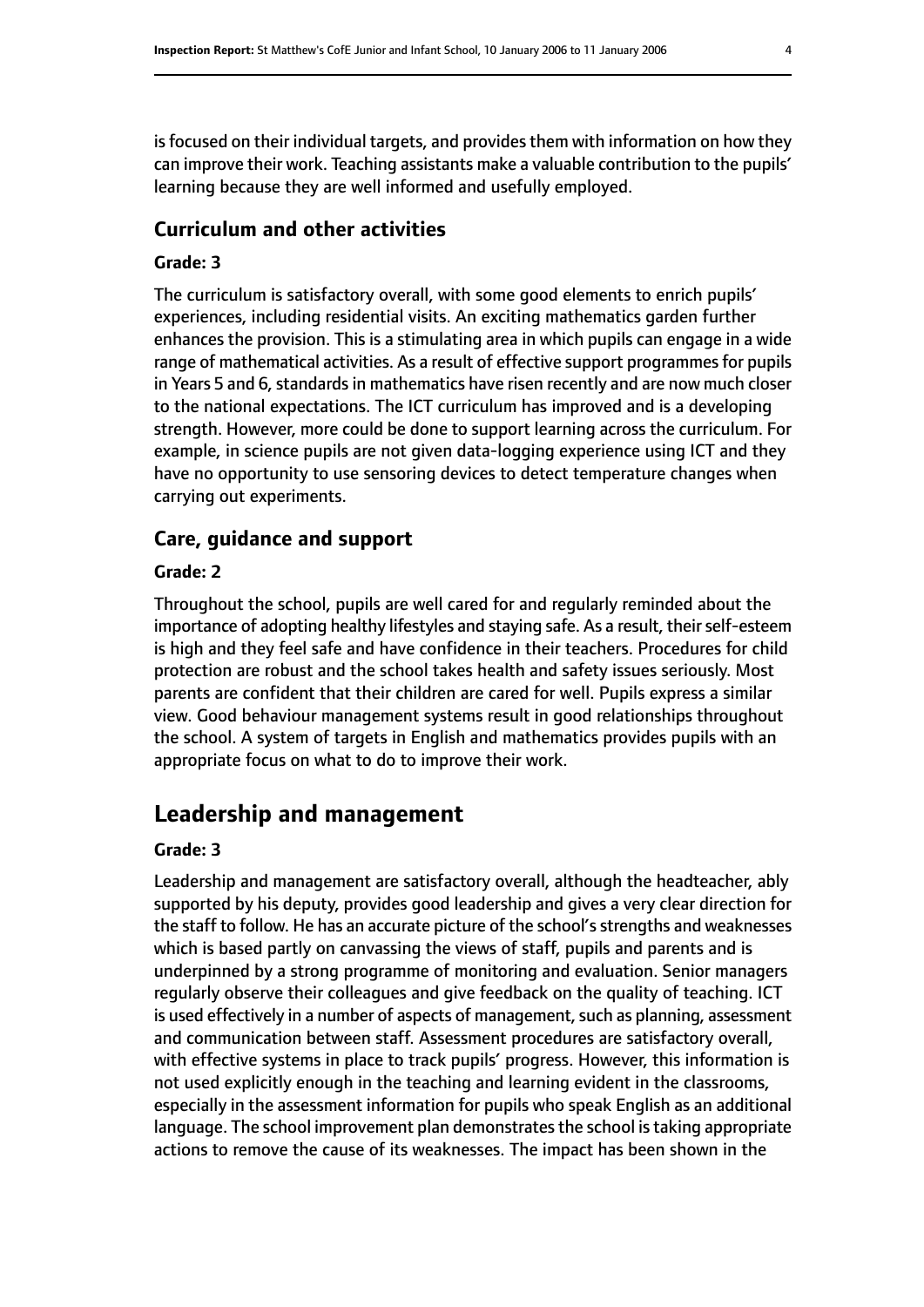improvement in standards in mathematics. The headteacher and the staff have enthusiastically embraced the workforce remodelling agenda and have developed a staffing structure that is beginning to impact on standards. However, the skills of new middle managers are underdeveloped. They are not confident in judging teaching and learning in the classroom, so cannot evaluate how effective actions taken have been. The school is very well regarded by the local community. A committed governing body supports the school. However, governors are less adept at challenging the school to raise standards. There are strong partnerships formed with support agencies that help and support the children.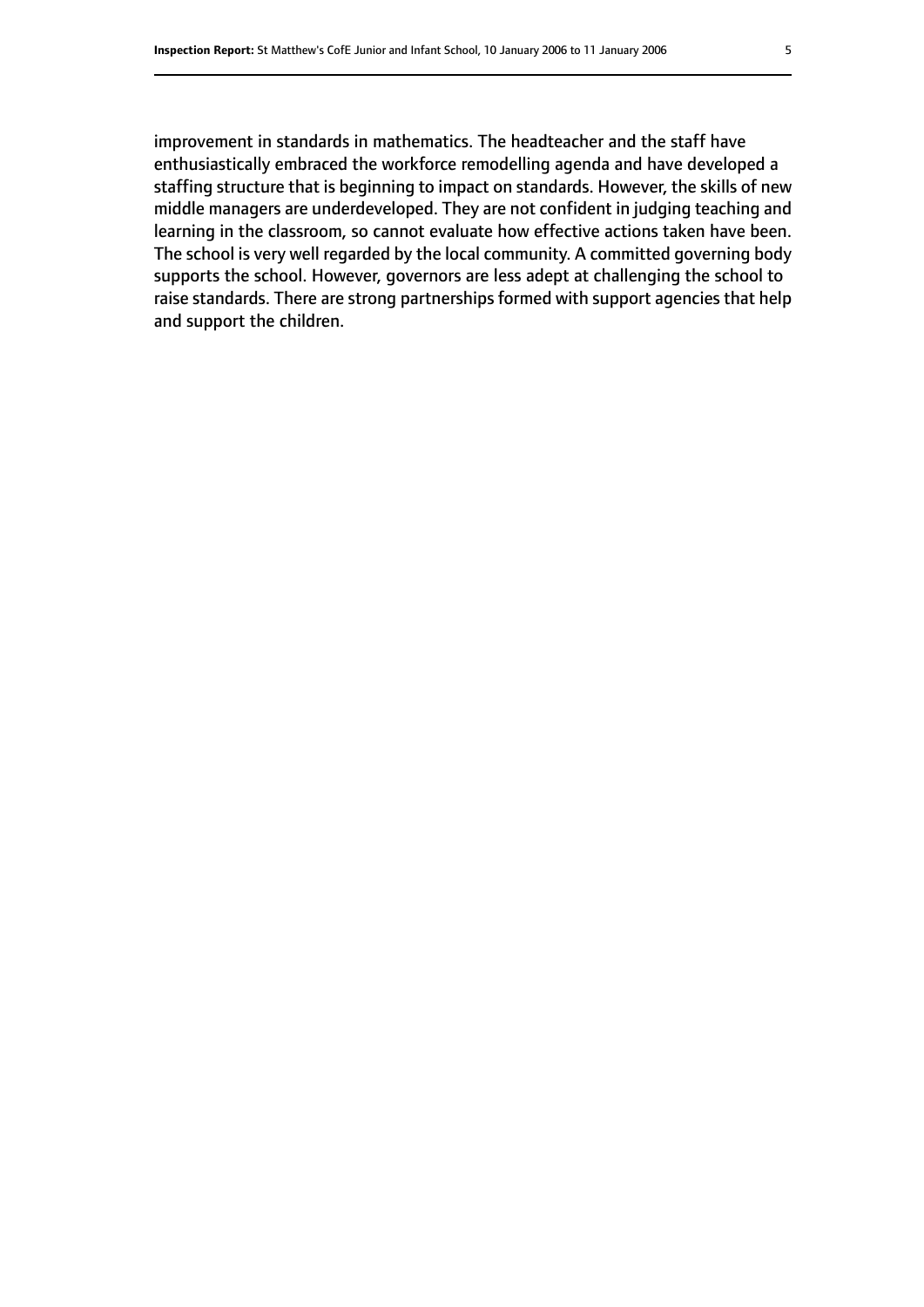**Any complaints about the inspection or the report should be made following the procedures set out inthe guidance 'Complaints about school inspection', whichis available from Ofsted's website: www.ofsted.gov.uk.**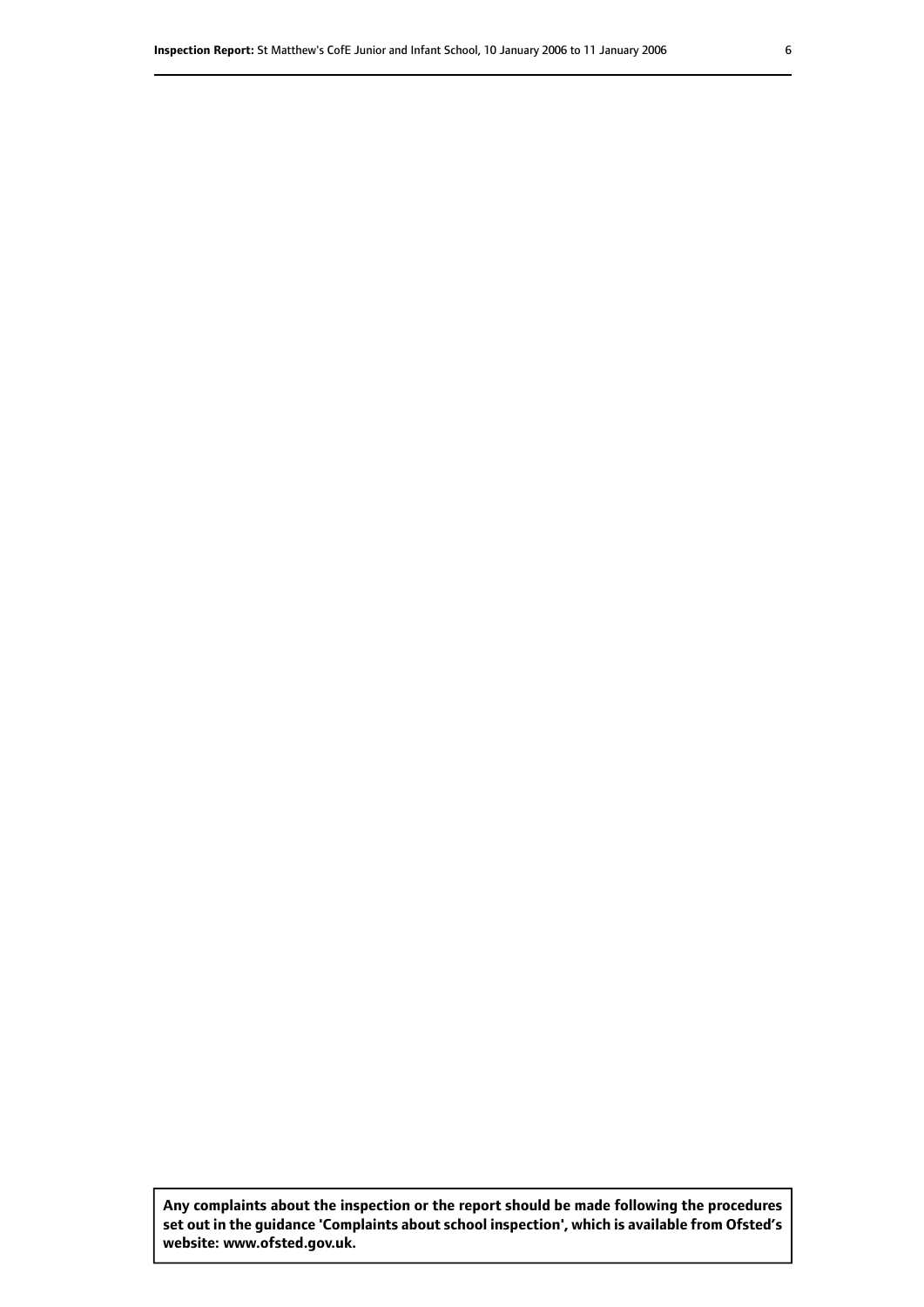# **Inspection judgements**

| Key to judgements: grade 1 is outstanding, grade 2 good, grade 3 | School         | $16-19$ |
|------------------------------------------------------------------|----------------|---------|
| satisfactory, and grade 4 inadequate                             | <b>Overall</b> |         |

#### **Overall effectiveness**

| How effective, efficient and inclusive is the provision of education,<br>integrated care and any extended services in meeting the needs of<br>learners? |     | ΝA        |
|---------------------------------------------------------------------------------------------------------------------------------------------------------|-----|-----------|
| How well does the school work in partnership with others to promote<br>learners' well-being?                                                            |     | ΝA        |
| The quality and standards in foundation stage                                                                                                           |     | <b>NA</b> |
| The effectiveness of the school's self-evaluation                                                                                                       |     | ΝA        |
| The capacity to make any necessary improvements                                                                                                         | Yes | ΝA        |
| Effective steps have been taken to promote improvement since the last<br>inspection                                                                     | Yes | ΝA        |

#### **Achievement and standards**

| How well do learners achieve?                                                                               | ΝA        |
|-------------------------------------------------------------------------------------------------------------|-----------|
| The standards <sup>1</sup> reached by learners                                                              | NА        |
| How well learners make progress, taking account of any significant variations<br>between groups of learners | <b>NA</b> |
| How well learners with learning difficulties and disabilities make progress                                 | <b>NA</b> |

# **Personal development and well-being**

| How good is the overall personal development and well-being of the<br>learners?                                  | ΝA        |
|------------------------------------------------------------------------------------------------------------------|-----------|
| The extent of learners' spiritual, moral, social and cultural development                                        | <b>NA</b> |
| The behaviour of learners                                                                                        | <b>NA</b> |
| The attendance of learners                                                                                       | <b>NA</b> |
| How well learners enjoy their education                                                                          | <b>NA</b> |
| The extent to which learners adopt safe practices                                                                | <b>NA</b> |
| The extent to which learners adopt healthy lifestyles                                                            | <b>NA</b> |
| The extent to which learners make a positive contribution to the community                                       | <b>NA</b> |
| How well learners develop workplace and other skills that will contribute to<br>their future economic well-being | <b>NA</b> |

# **The quality of provision**

| How effective are teaching and learning in meeting the full range of<br>the learners' needs?          | ΝA |
|-------------------------------------------------------------------------------------------------------|----|
| How well do the curriculum and other activities meet the range of<br>needs and interests of learners? | ΝA |
| How well are learners cared for, guided and supported?                                                | NА |

 $^1$  Grade 1 - Exceptionally and consistently high; Grade 2 - Generally above average with none significantly below average; Grade 3 - Broadly average; Grade 4 - Exceptionally low.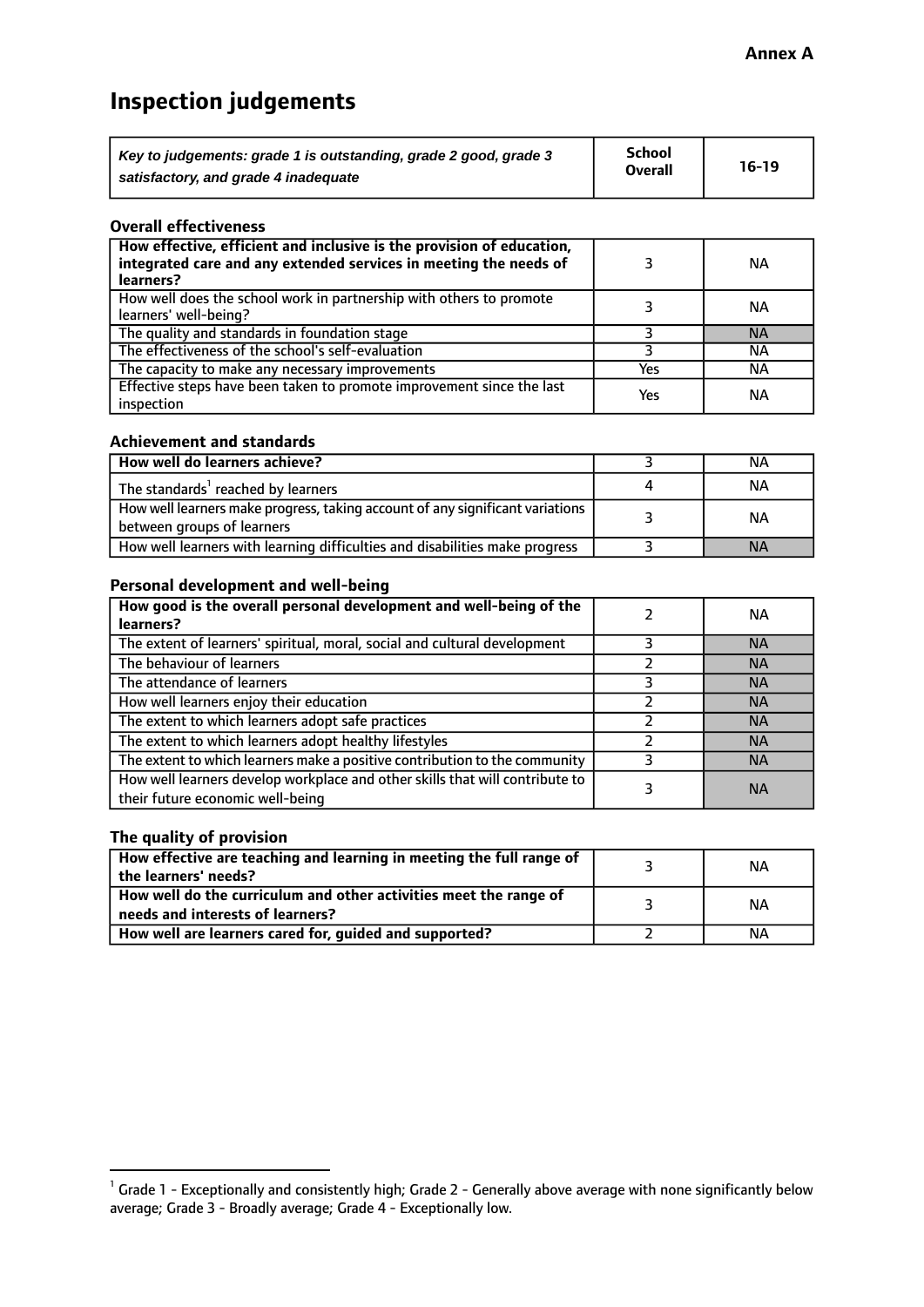# **Leadership and management**

| How effective are leadership and management in raising achievement<br>and supporting all learners?                                              |     | NA.       |
|-------------------------------------------------------------------------------------------------------------------------------------------------|-----|-----------|
| How effectively leaders and managers at all levels set clear direction leading<br>to improvement and promote high quality of care and education |     | <b>NA</b> |
| How effectively performance is monitored, evaluated and improved to meet<br>challenging targets, through quality assurance and self-review      |     | <b>NA</b> |
| How well equality of opportunity is promoted and discrimination tackled so<br>that all learners achieve as well as they can                     |     | <b>NA</b> |
| How effectively and efficiently resources are deployed to achieve value for<br>money                                                            |     | <b>NA</b> |
| The extent to which governors and other supervisory boards discharge their<br>responsibilities                                                  |     | <b>NA</b> |
| The adequacy and suitability of staff to ensure that learners are protected                                                                     | Yes | <b>NA</b> |

| The extent to which schools enable learners to be healthy                                                      |            |  |
|----------------------------------------------------------------------------------------------------------------|------------|--|
| Learners are encouraged and enabled to eat and drink healthily                                                 | Yes        |  |
| Learners are encouraged and enabled to take regular exercise                                                   | Yes        |  |
| Learners are discouraged from smoking and substance abuse                                                      | <b>Yes</b> |  |
| Learners are educated about sexual health                                                                      | No         |  |
| The extent to which providers ensure that learners stay safe                                                   |            |  |
| Procedures for safequarding learners meet current government requirements                                      | Yes        |  |
| Risk assessment procedures and related staff training are in place                                             | Yes        |  |
| Action is taken to reduce anti-social behaviour, such as bullying and racism                                   | <b>Yes</b> |  |
| Learners are taught about key risks and how to deal with them                                                  |            |  |
| The extent to which learners make a positive contribution                                                      |            |  |
| Learners are helped to develop stable, positive relationships                                                  | Yes        |  |
| Learners, individually and collectively, participate in making decisions that affect them                      |            |  |
| Learners are encouraged to initiate, participate in and manage activities in school and the<br>wider community |            |  |
| The extent to which schools enable learners to achieve economic well-being                                     |            |  |
| There is provision to promote learners' basic skills                                                           | Yes        |  |
| Learners have opportunities to develop enterprise skills and work in teams                                     | Yes        |  |
| Careers education and quidance is provided to all learners in key stage 3 and 4 and the sixth<br>form          | <b>NA</b>  |  |
| Education for all learners aged 14-19 provides an understanding of employment and the<br>economy               | <b>NA</b>  |  |